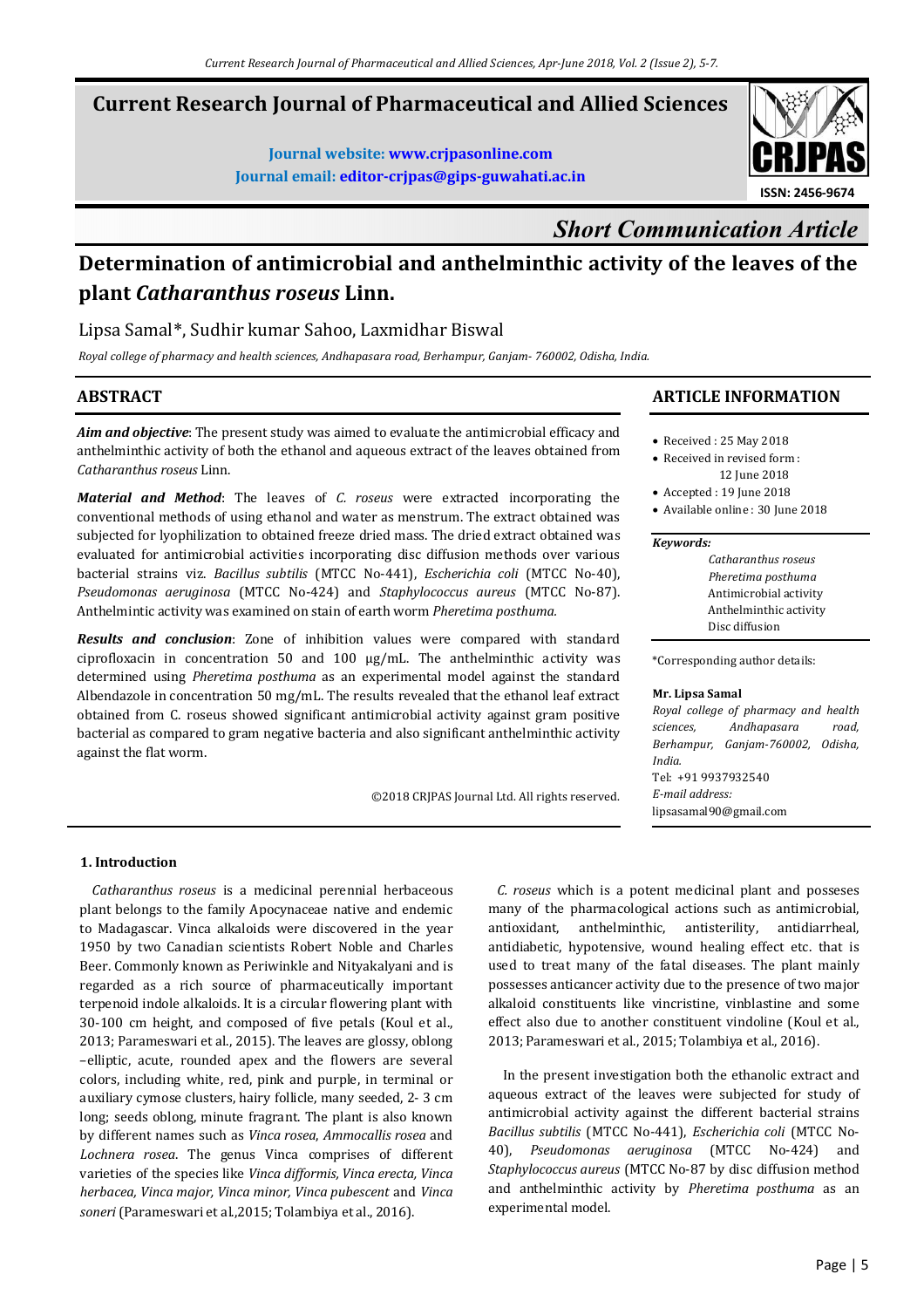#### **2. Material and Methods**

### *2.1 Collection and extraction procedure*

 The fresh leaves of *Catharanthus roseus* were collected in the month of January 2018, from the local area of Berhampur, Odisha. The collected aerial part with complete herbarium was authenticated at Department of Pharmacognosy, Royal college of Pharmacy and Health Sciences, Berhampur by Dr. G.H. Panda. The collected leaves (180 g) of *C. roseus* were then washed off under running tap water to remove dust. The plant samples were then air dried for the removal of moisture. The leaves constituents are extracted by grinding process with 50 mL of water and 50 mL of ethanol separately. The solution then filtered with the help of what man filter paper of 0.45 micron size to get a clear solution.

#### *2.2 Conversion into sulphate form*

 The two different extracts i.e aqueous extract and ethanolic extract were converted to their sulphate form by adding 50 ml of 0.1 N sulphuric acid to all of them. Then again the two extracts were filtrated and store in a refrigerator for further analysis.

#### *2.3 Lyophilization (Getting freeze dried product)*

 Ethanol and aqueous extracts of *C. roseus* were frozen and lyophilized using lyophilizer (Yorco, YSI- 250) for 24 hr (- 40⁰C). Then the freeze dried samples were stored in refrigerator and further used for analysis (Lavakumar et al., 2013; Jadhav et al., 2015)

#### *2.4. Determination of zone of inhibition by disc diffusion method*

 The antimicrobial activity in terms of zone of inhibition of both the ethanol and aqueous extract was determined against 4 different bacterial strains (Table 2) and the results were compared with Ciprofloxacin as standard. All the dilutions for preparation of test and standard drug were done in double distilled sterile water. The nutrient agar plates were prepared and incubated at 37°C for 24 hours and then checked for any sort of contamination. An overnight grown peptone water culture of the bacterial strains to be tested (at concentration 106 colony forming units, cfu/mL) was spread on the solid media plates with a sterile swab. Filter paper discs 6 mm diameter was impregnated with two concentrations each of test and standard drug (Test drug- 50 and 100 µg/mL, Standard drug-50 and 100 µg/mL) were placed at the centers of the inoculated plate marked as quadrants and each petriplates receive two concentrations each of standard and test drugs. After refrigerating the plates at 4°C for 2 hours, the plates were incubated at 37±2°C for 24 hours (Mishra et al., 2017; Rajalakshmi et al., 2013; Wagay et al., 2013). The antibacterial activity was measured as a diameter (in mm) of inhibitory zones on the agar plates. The experiment was repeated in triplicate and average value was represented in Table 1.

#### 2.5. Evaluation of anthelminthic activity

 The anthelminthic activity was performed according to the standard method. Study of leaves extract of *C. roseus* showed potent anthelminthic activity in experimental adult earthworm. In the study, the control drug Albendazole used at

concentration of 50 mg/ ml showed more potent anthelminthic activity compared to the ethanol and aqueous extract. *Pheretima posthuma* was placed in petridish or beaker containing 3 different concentrations (200 mg/ml, 250 mg/ml and 300 mg/ml) of ethanolic and aqueous extract of the leaves of *C. Roseus*. Each of them was placed with 3 to 4 worms and observed for paralysis and death. Mean time for paralysis was noted (table 2) when no movement of any sort could be observed and the time death of worm (min) was recorded after ascertaining that worms neither moved when shaken nor when given external stimuli(dipped in hot water, 50°C). Here 0.9% NaCl is used as control which is having no effect toward the worms (Parihar et al., 2017; Renjini et al., 2017; Gajalakshmi et al., 2013).

#### **3. Results and Discussion**

 The observation of the zone of inhibition (ZOI) of the extract and its comparison with standard antibiotic ciprofloxacin (50µg/mL and 100 µg/ mL) was recorded in Table 1.1 and 1.2. The ethanolic and aqueous extract of *C. roseus* showed the significant antibacterial activity in the following decreasing order; *Bacillus subtilis* > *Pseudomonas aeruginosa* > *Escherichia coli* > *Staphylococcus aureus* (for ethanol extract) and *Escherichia coli* > *Pseudomonas aeruginosa* > *Bacillus subtilis* > *Staphylococcus aureus* (for aqueous extract). From the result of ZOI values and their competition to that of standard ciprofloxacin, it evident that the ethanol extract is more active against gram positive and gram negative bacteria than the aqueous extract. The study of anthelminthic activity has been tabulated in Table 2.1 and 2.2 and it was found that the plant possess effective anthelminthic activity against the flat worm. The ethanolic extract showed the anthelminthic activity at a concentration of 250 mg/ml with death time of 48.63 min and The aqueous extract showed the anthelminthic activity at a concentration of 300 mg/ml with death time of 49.76 min whereas the standard drug (Albendazole) at 50 mg/mL was found to show the death time of 40.12 min.



**Figure 1:** *Catharanthus roseus* plant.

**Table 1.1:** Determination of zone of inhibition of ethanol extract of *C. roseus* by disc diffusion method

| SI.<br>No. | Name of bacteria            | Ethanol<br>extract<br>$(\mu g/mL)$ |     | Ciprofloxacin<br>$(\mu g/mL)$ |     |
|------------|-----------------------------|------------------------------------|-----|-------------------------------|-----|
|            |                             | 50                                 | 100 | 50                            | 100 |
|            | B. subtilis (MTCC No-441)   | 13                                 | 18  | 19                            | 22  |
| 2.         | E. coli (MTCC No-40)        | 10                                 | 12  | 13                            | 15  |
| 3.         | P. aeruginosa (MTCC No-424) | 12                                 | 13  | 13                            | 16  |
| 4.         | S. aureus (MTCC No-87)      | 9                                  | 12  | 18                            | 23  |